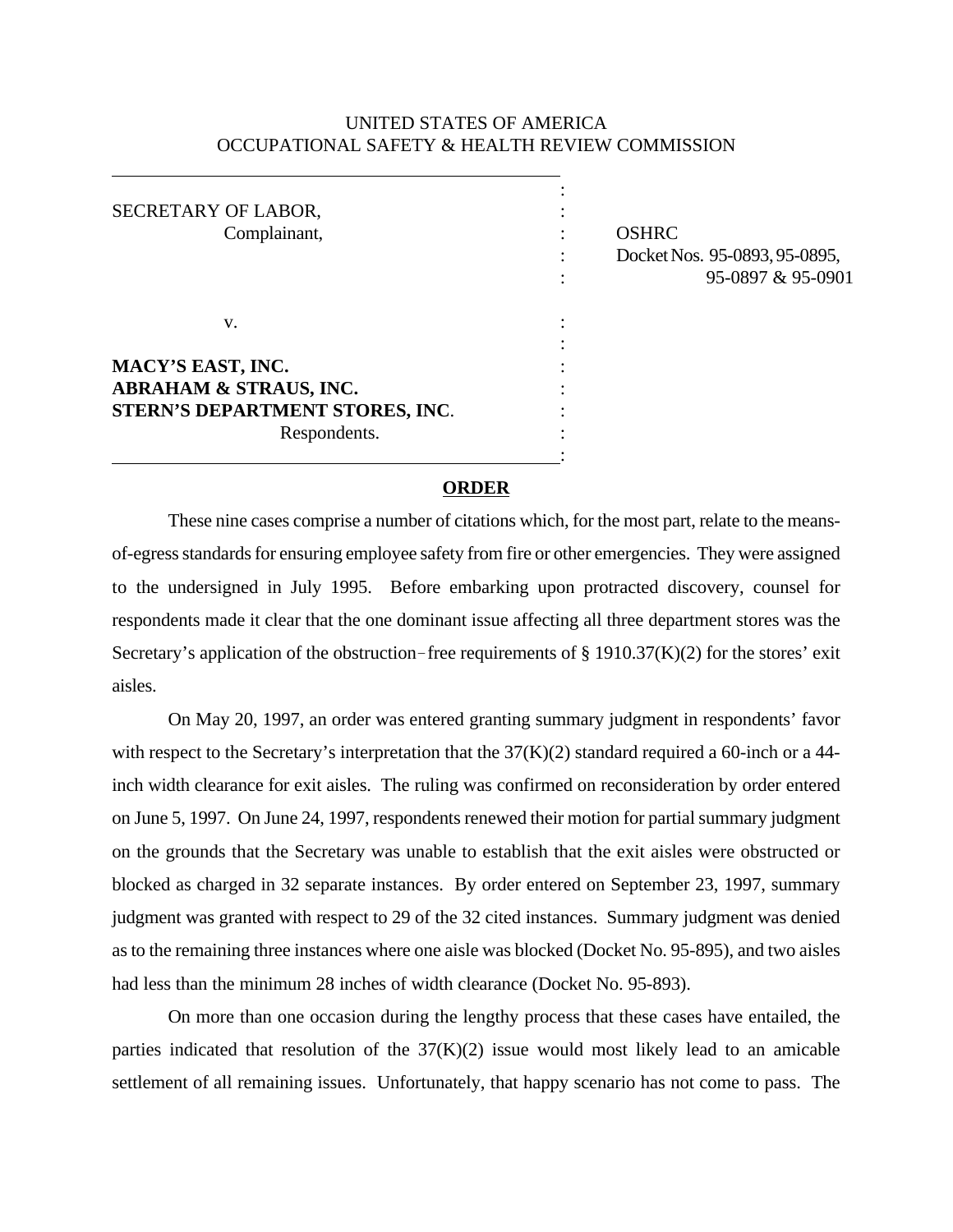obstacle in the way of settlement is the open question of whether the Secretary will seek review of the 37(K)(2) issue by the Commission. Counsel for the Secretary has reported that a determination on that question is under consideration but there is no definite date as to when a decision will be made. During a prehearing telephone conference held last October 31, both parties expressed the view that the impasse offered no choice but to proceed to hearing on November 4, 1997, as scheduled.

As the parties were informed during the telephone conference, it is believed that to hold a hearing on the satellite issues in these nine cases before settling the question regarding the Secretary's position on the September 23 partial summary judgment, may unnecessarily engender tremendous costs in time and money and impose great demands upon the undersigned. Accordingly, it is

**ORDERED** that the 29 citation items relating to the standard at  $\S$  1910.37(K)(2) cited in Docket Nos. 95-893, 95-895, 95-897 and 95-901 for which summary judgment in favor of respondents has been granted by order of September 23, 1997, are severed from those issues that remain for resolution. It is further

**ORDERED** that, in the interest of efficient case management, the remaining contested matters will be assigned new docket numbers, the parties to be notified of the new docket numbers at a later time.

The partial summary judgment of September 23, 1997, and all other papers comprising the record shall be submitted to the Commission's Executive Secretary on November 14, 1997. It will become the final order of the Commission at the expiration of thirty (30) days from the date of docketing by the Executive Secretary, unless within that time a Member of the Commission directs that it be reviewed. All parties will be notified by the Executive Secretary of the date of docketing.

> RICHARD DeBENEDETTO Judge, OSHRC

Dated: November 3, 1997 Boston, Massachusetts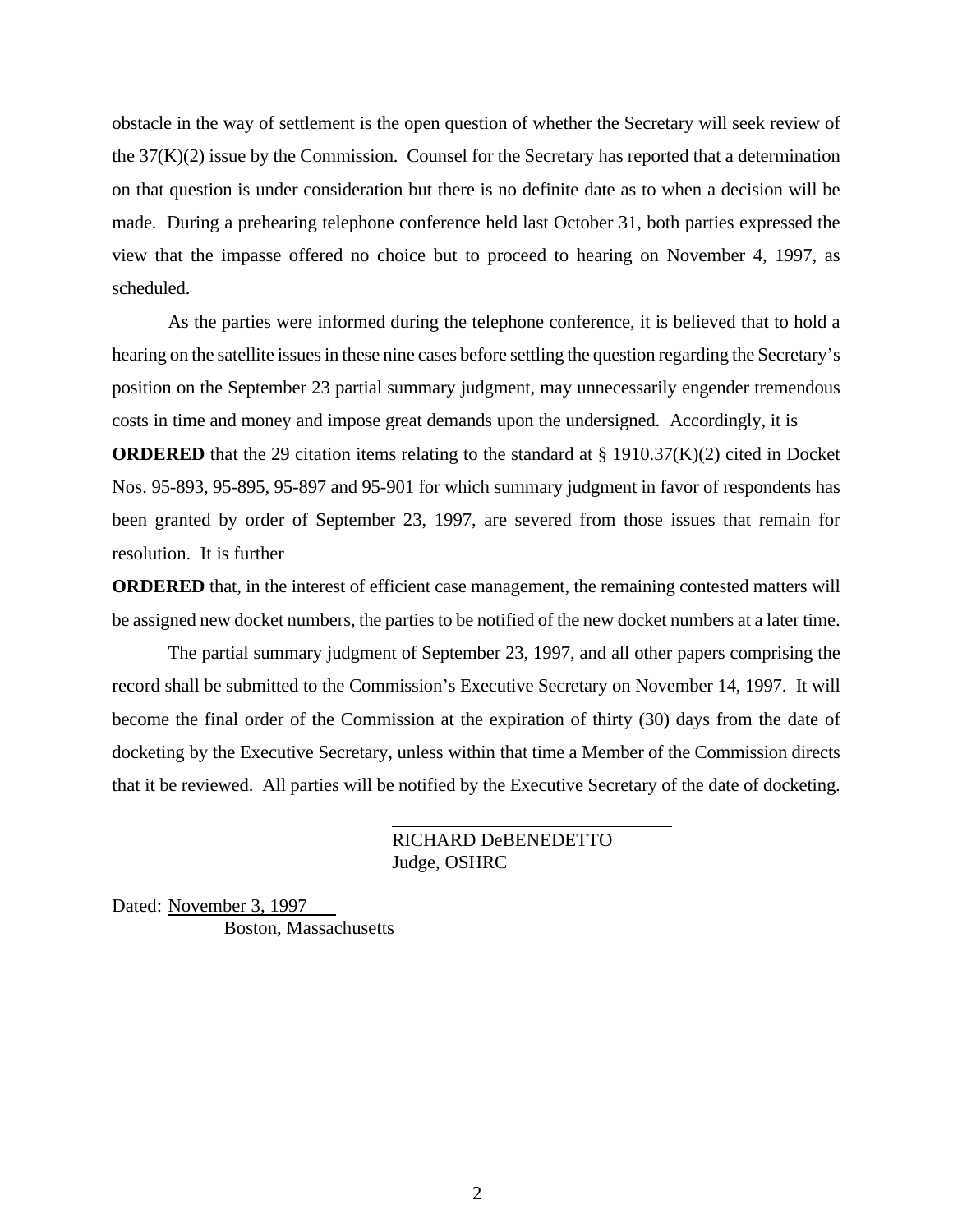#### **UNITED STATES OF AMERICA**

#### **OCCUPATIONAL SAFETY AND HEALTH REVIEW COMMISSION**

| <b>SECRETARY OF LABOR</b>         |  |
|-----------------------------------|--|
|                                   |  |
| Complainant                       |  |
|                                   |  |
|                                   |  |
| v.                                |  |
|                                   |  |
| MACY'S EAST, INC.                 |  |
| <b>ABRAHAM &amp; STRAUS, INC.</b> |  |
| STERN'S DEPARTMENT STORES, INC.   |  |
|                                   |  |
| Respondent                        |  |

**:** OSHRC DOCKET NOS. 95-0893 : thru 95-0901

# **ORDER ENTERED UPON RESPONDENTS' RENEWED MOTION FOR PARTIAL SUMMARY JUDGMENT**

Respondents' previously moved for partial summary judgment regarding the Secretary's application in these cases of the means-of-egress standard  $\S$  1910.37(K)(2) which reads:

> Means of egress shall be continuously maintained free of all obstructions or impediments to full instant use in the case of fire or other emergency.

Three reasons were offered in support of the motion, including the argument that the Secretary's interpretation of the standard as requiring a  $60$ -inch or a  $40$ -inch clearance for exit aisles was unenforceably unreasonable. Summary judgment in favor of respondents was granted on that issue.

Respondents' have renewed their motion for partial summary judgment on the grounds that the Secretary cannot prove that the exit aisles were obstructed or blocked as charged by the Secretary. Respondents' were cited for 32 separate instances involving department stores located at Walt Whitman Mall in Huntington Station, New York, at Roosevelt Field in Garden City, New York, and at Smithaven Mall in Lake Grove, New York.

Here are some typical examples of the Secretary's factual allegations (supported by affidavits of the compliance officers), as described in the memorandum in opposition to respondents' renewed motion: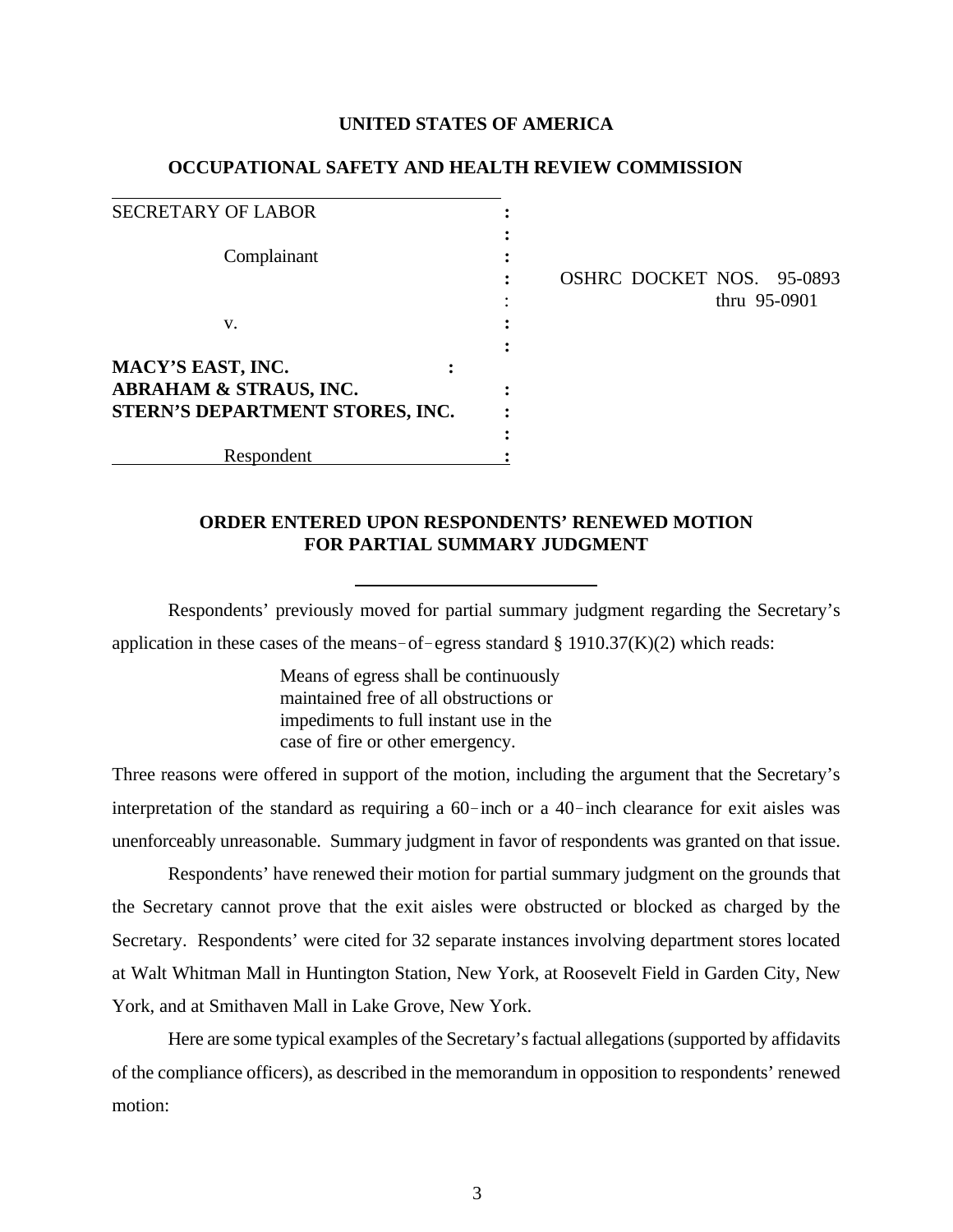Instance (a) involved the lower level, east side of the Housewares Department, where display tables were so placed as to prevent free movements to exits in the event of fire or smoke. There were display tables of cheese baskets blocking a main aisle so that there was only 40 inches of clearance. Secretary's Memorandum at 4.

Instance (g) involved the first floor, north side of the Junior's/Cosmetics Departments, where display tables were so placed as to prevent free movement to exits in the event of fire or smoke. There were 4 glass tables with shirts on them obstructing the main aisle. Although the clearance in the aisle was greater than 5 feet at all locations, the tables were arranged in a serpentine manner, requiring people to snake through them. The clear, unobstructed clearance was 36 inches. Secretary's Memorandum at 5.

Instance (a) involved the first floor, main aisle west, in the Cosmetics Department, where display tables were so placed as to prevent free movement to exits in the event of fire or smoke. The aisle was 11 feet 6 inches wide, with 3 foot wide tables, resulting in approximately 48 inches clearance on either side. Secretary's Memorandum at 7.

In 29 of the 32 instances, the aisles had clearances ranging from 29 inches to 55 inches. There is only one instance where the Secretary alleges that an exit route was "blocked" (i.e., "in the Maternity Department, where a metal rack was so placed as to block the entrance to the fire stairs"). Memorandum at 8. And there are two instances where at certain locations clearances were 25 inches and 20 inches respectively. Secretary's Memorandum at 9 and 11.

The issues raised in the motion for summary judgment cannot be properly addressed without reference to other provisions contained in Subpart E of Part 1910 entitled Means of Egress. A good starting point is to look at the definition of "means of egress":

 $-2$ 

*Means of egress.* A means of egress is a continuous and unobstructed way of exit travel from any point in a building or structure to a public way and consists of three separate and distinct parts: the way of exit access, the exit, and the way of exit discharge. A means of egress comprises the vertical and horizontal ways of travel and shall include intervening room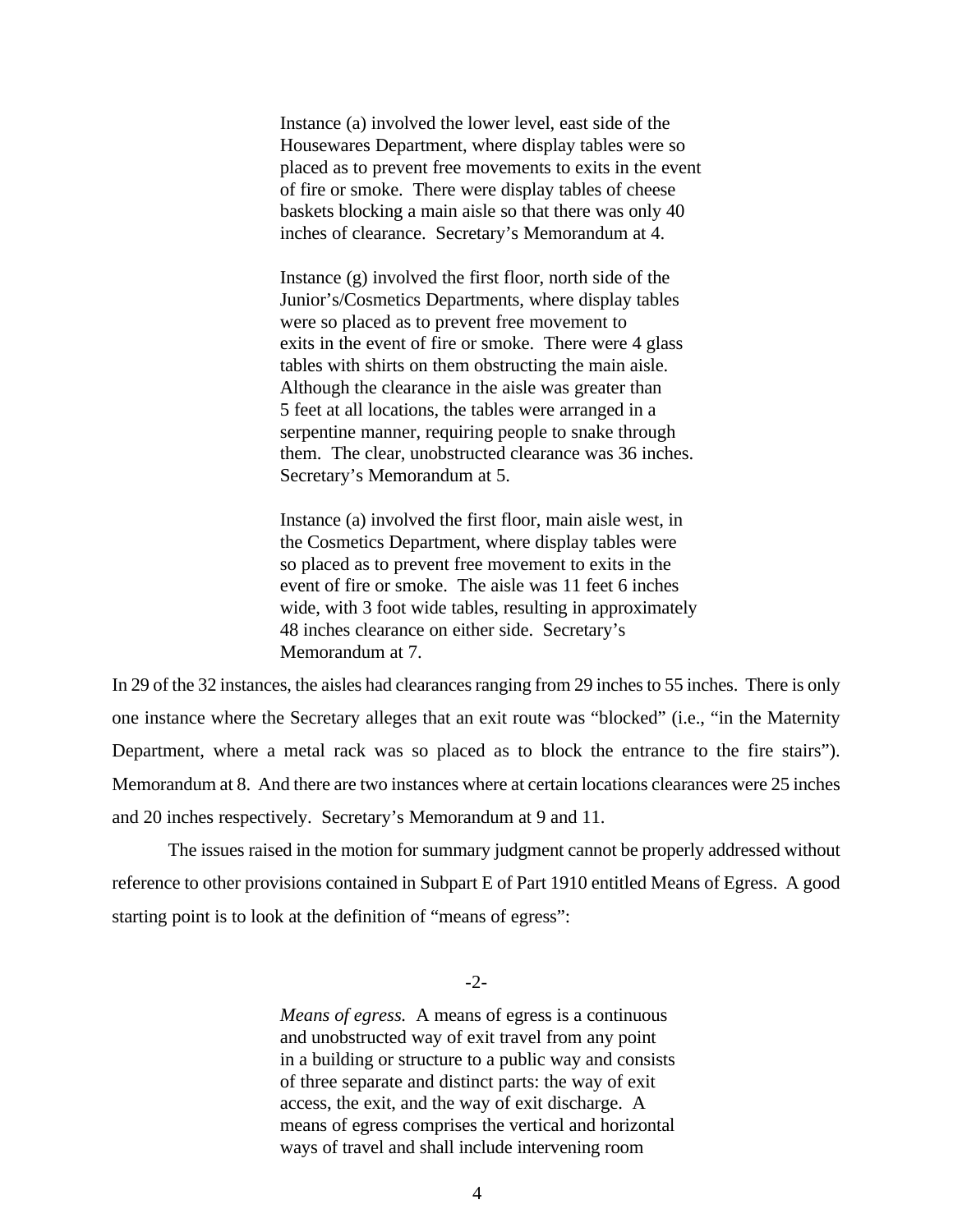spaces, doorways, hallways, corridors, passageways, balconies, ramps, stairs, enclosures, lobbies, escalators, horizontal exits, courts, and yards.

#### 29 C.F.R. § 1910.35(a)

Paragraph (c) of § 1910.37 provides detailed specifications for calculating the width and capacity required for each means of egress. The capacity is derived by the number of persons per unit of exit width, and the exit route is measured in units of exit width of 22 inches. Paragraph (d)(1) of § 1910.37 addresses "Egress capacity and occupant load" in the following terms:

> The capacity of means of egress for any floor, balcony, tier, or other occupied space shall be sufficient for the occupant load thereof. The occupant load shall be the maximum number of persons that may be in the space at any time.

In executing her enforcement strategy, the Secretary by-passed the onerous task of computing the geometric values along the lines called for by the regulations in determining the proper width of the exit route. That being the case, we are faced with the question of how to determine whether the exit aisles were maintained free of obstructions *to full instant use* within the meaning of  $§$  1910.37(K)(2).

The gist of the Secretary's position appears to be that we must take the exit routes as the compliance officers found them. That is to say, as the routes have been designated by the respondents' own designs and arrangements of the stores' furnishings and merchandise, and that such designated paths of travel must be kept clear and without encroachment regardless of the actual width of the aisles.

Respondents' contend that a determination of the "occupant load" is a prerequisite to

-3-

establishing a violation of the cited 37 (K)(2) standard, and that in the absence of such evidence, the Secretary cannot prove that the aisles were obstructed. Respondents' Memorandum at 1, 6-7.

In the absence of information relative to the occupant load or exit capacity, the only logical way to determine whether the cited  $37(K)(2)$  requirement---that the means of egress be "free of all obstructions... to full instant use"  $-$  - has been violated, is to direct our attention to paragraph (f)(6) of § 1910.37 which states that "[t]he minimum width of any way of exit access shall in no case be less than 28 inches." The use of 37(f)(6) as a frame of reference in which to determine whether the exit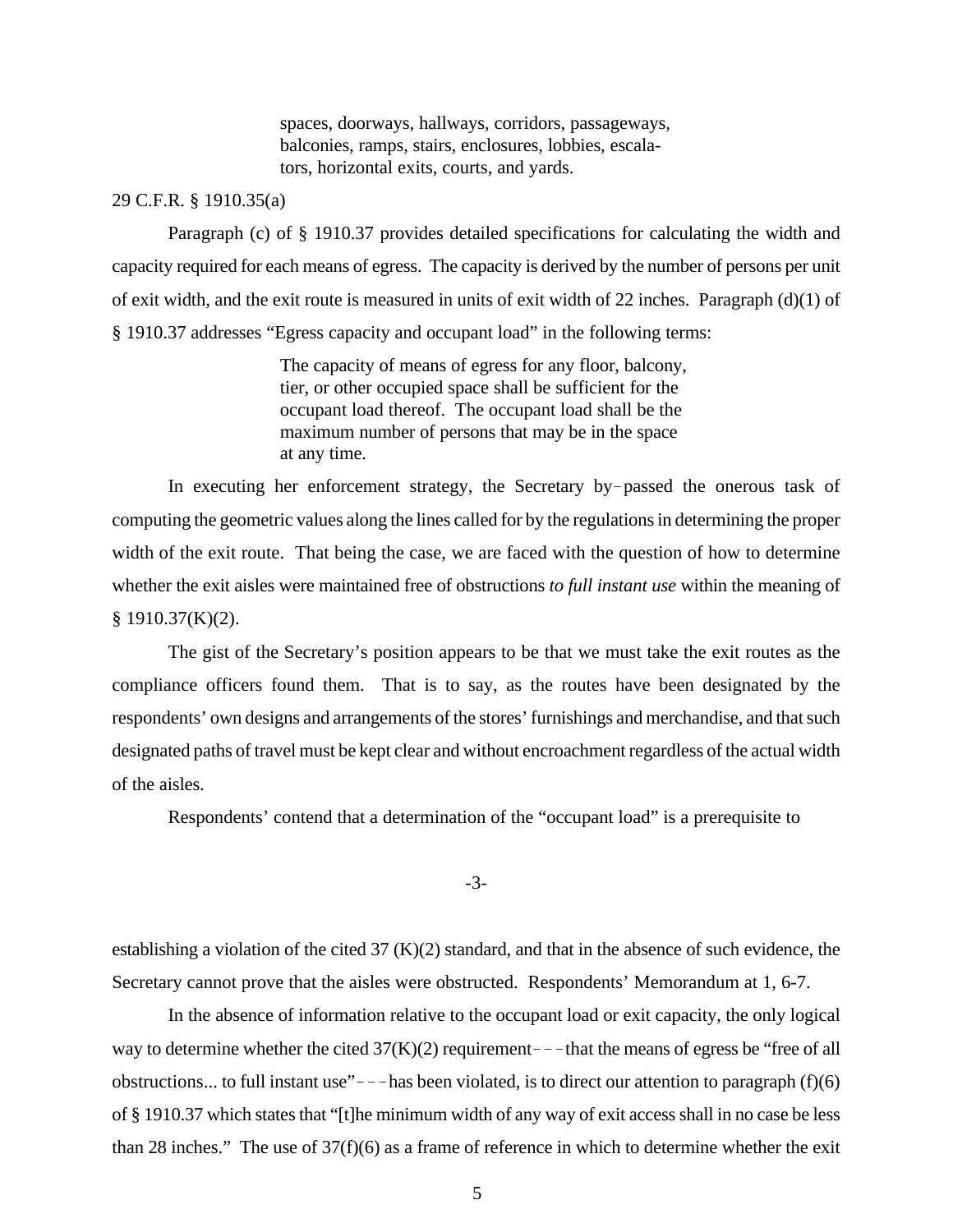routes in these cases have met the clearance requirements of 37 (K)(2) does not in any way alter the pleadings or the charges against respondents. Consequently, the following argument made by respondents is not applicable:

> To the extent that the Secretary will once again change her position and argue that the aisle widths that are less than twenty-eight inches constitute a violation, the Secretary did not cite Respondents for having aisle widths less than twenty-eight inches, and as this Court stated in its Order, it is now too late for the Secretary to amend the citation.

#### Respondents' Memorandum at 3 n. 1.

Because the Secretary did not determine the exit route capacity based upon the occupant load, the lines must be drawn at the minimum width of 28 inches. At this juncture, it is relevant to note the following comments made by the Secretary in the preamble to the proposed rule to revise the means of egress standard:

> *The purpose of this revision is to rewrite the existing requirements of Subpart E in plain English* so they will be more understandable to employers, employees, and others who use them. *This revision does not in any way change the regulatory obligations of employers or the safety and health protections provided to employees.* To further the plain English goal, OSHA is also proposing to change the name of Subpart E from "Means of Egress" to "Exit Routes."

> > \* \* \* \* -4-

This project is a language revision project, not an effort to substantively revise OSHA's means of egress standards. Therefore, the Agency has been careful to ensure that the protections afforded to employees by Subpart E are not weakened in the revision process. Employers who were in compliance with Subpart E prior to this proposal will continue to be in compliance with the new regulation after it becomes effective.

\* \* \* \*

In addition, the proposed revisions to Subpart E increase the performance orientation and compliance flexibility of the standards where national consensus standards have led the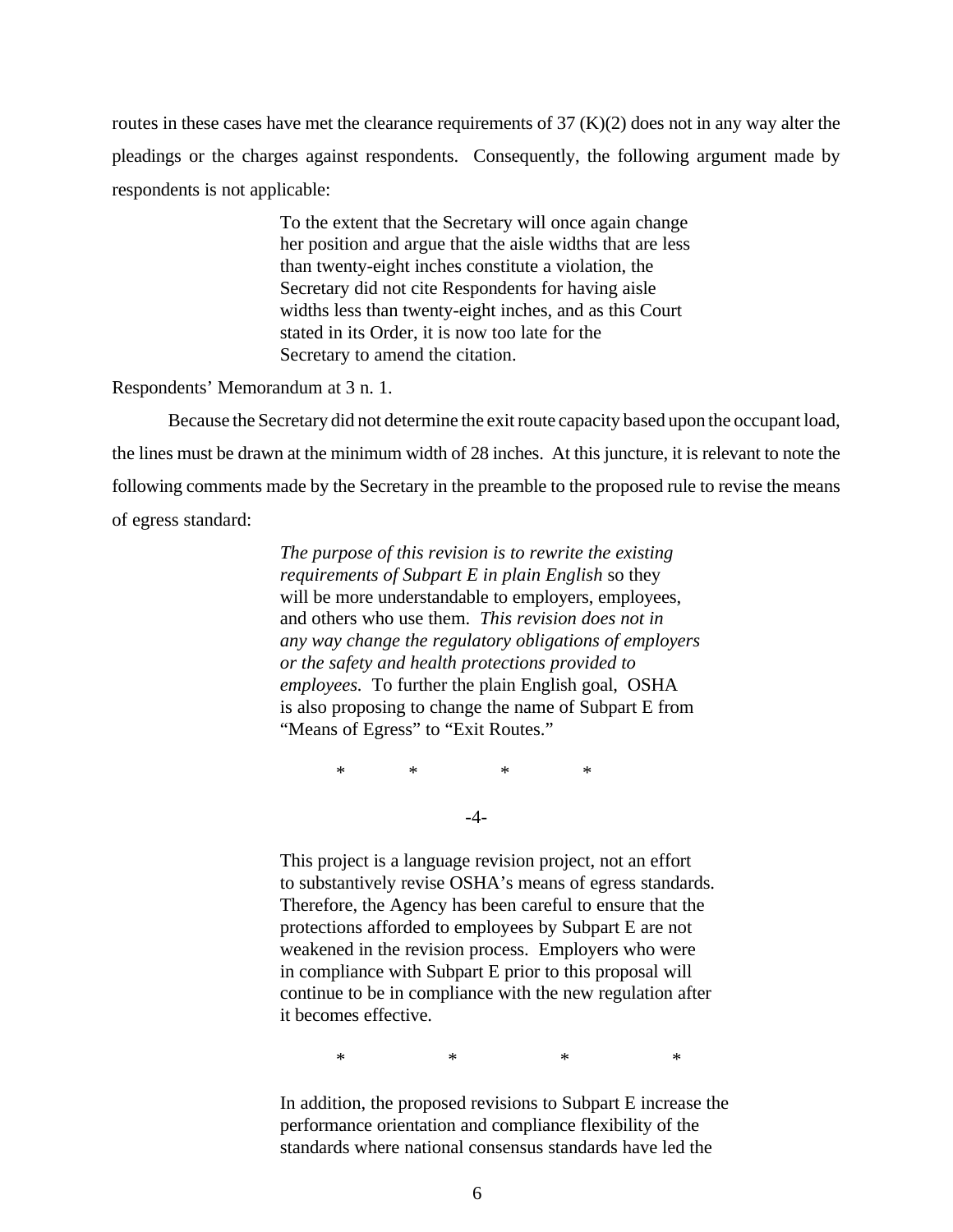way (without, of course, reducing employee protection). For example, § 1910.37(c) contains detailed specifications for the number of persons per unit of exit width required for each means of egress. These specifications are extremely difficult for users to understand. The NFPA [National Fire Protection Association] no longer relies on the number of persons per unit of exit width to determine adequate exit capacity. Instead, the NFPA's Life Safety Code incorporates the concept of exit geometry. Exit capacity, according to the NFPA, is determined not by width alone, but by considering the distance to be traveled to the exit and other factors affecting the flow of people out of the workplace. *The performanceoriented language of the proposed regulations allows employers to consider the newer NFPA approach.*

#### 61 Fed.Reg. 47712-14 (1996). (Emphasis added.)

What are the results of the proposed revision to Subpart E as they relate to the exit route capacity? The complex exit geometry has been omitted and the following "performance-oriented" criteria have been substituted:

> § 1910.36 Design requirements for exit routes.  $*$  \* \*

(i) *The Capacity Of An Exit Route Must be Adequate.* Each exit route must support the maximum-permitted occupant load for each floor served by the exit route. The capacity of an exit must not decrease with the direction of exit travel.

-5-

(j) *An Exit Must Meet Minimum Height and Width Requirements.* (1) The exit route must be at least 6 feet, 8 inches high at all points. (2) An exit route must be at least 28 inches wide at all points between handrails. An exit route must be wider than 28 inches if necessary to accommodate the expected occupant load. *(3) Objects that project into the exit route must not reduce the minimum height and width of the exit route.*

Id. at 47719. (Emphasis added.)

In her comments, the Secretary emphasized the role to be played by current consensus standards, including the National Fire Protection Association:

For some employers, reliance on performance-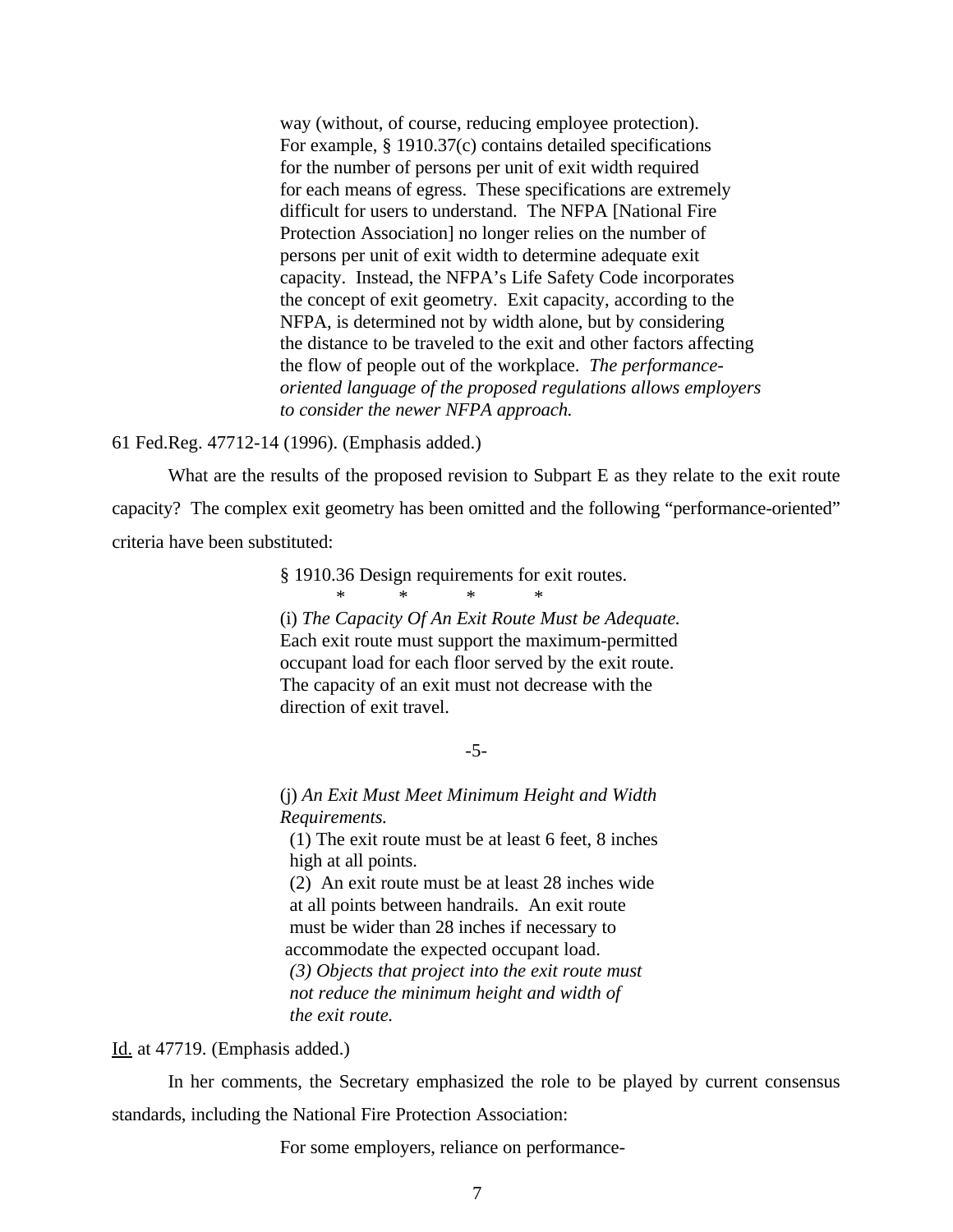oriented regulations may create confusion as to the specific precautions necessary in a variety of situations. In the past, OSHA has used the NFPA Life Safety Code as an aid in interpreting Subpart E. OSHA intends to continue to rely on the NFPA Life Safety Code and other consensus standards as guidance in implementing performance oriented requirements of revised Subpart E.

### Id. at 47714.

This recent historical setting has been elaborately produced to remove any doubt about the most vital aspect of this case, and that is that the Secretary always maintained and continues to maintain the position that objects may project into the exit route provided the required width is not reduced. Although it is no so clearly formulated, the language of the current regulations is readily susceptible of such meaning.

We need pause only briefly to consider the question raised by the few citation items involving aisles containing tables or other furnishings "arranged in a serpentine manner, requiring people to snake through them." Such a condition does not constitute an obstruction or impediment within the purview of § 1910.37 (K)(2). In fact, the condition is dealt with under  $37(g)(4)$  in connection with "exterior way of exit":

> -6- A permanent, reasonably straight path of travel shall be maintained over the required exterior way of exit access....

There being no evidence presented in these cases regarding occupant load so as to require an exit route wider than the minimum  $28$ -inch clearance, it is ORDERED that respondents' motion for partial summary judgment is granted with respect to the 29 cited instances where the aisles had width clearances of at least 28 inches. It is further ORDERED that the motion for summary judgment is denied with respect to the remaining three cited instances

where one aisle was blocked, and two aisles had width clearances less than 28 inches.

# **RICHARD DeBENEDETTO**

Judge, OSHRC

## Dated: **September 23, 1997** Boston, Massachusetts